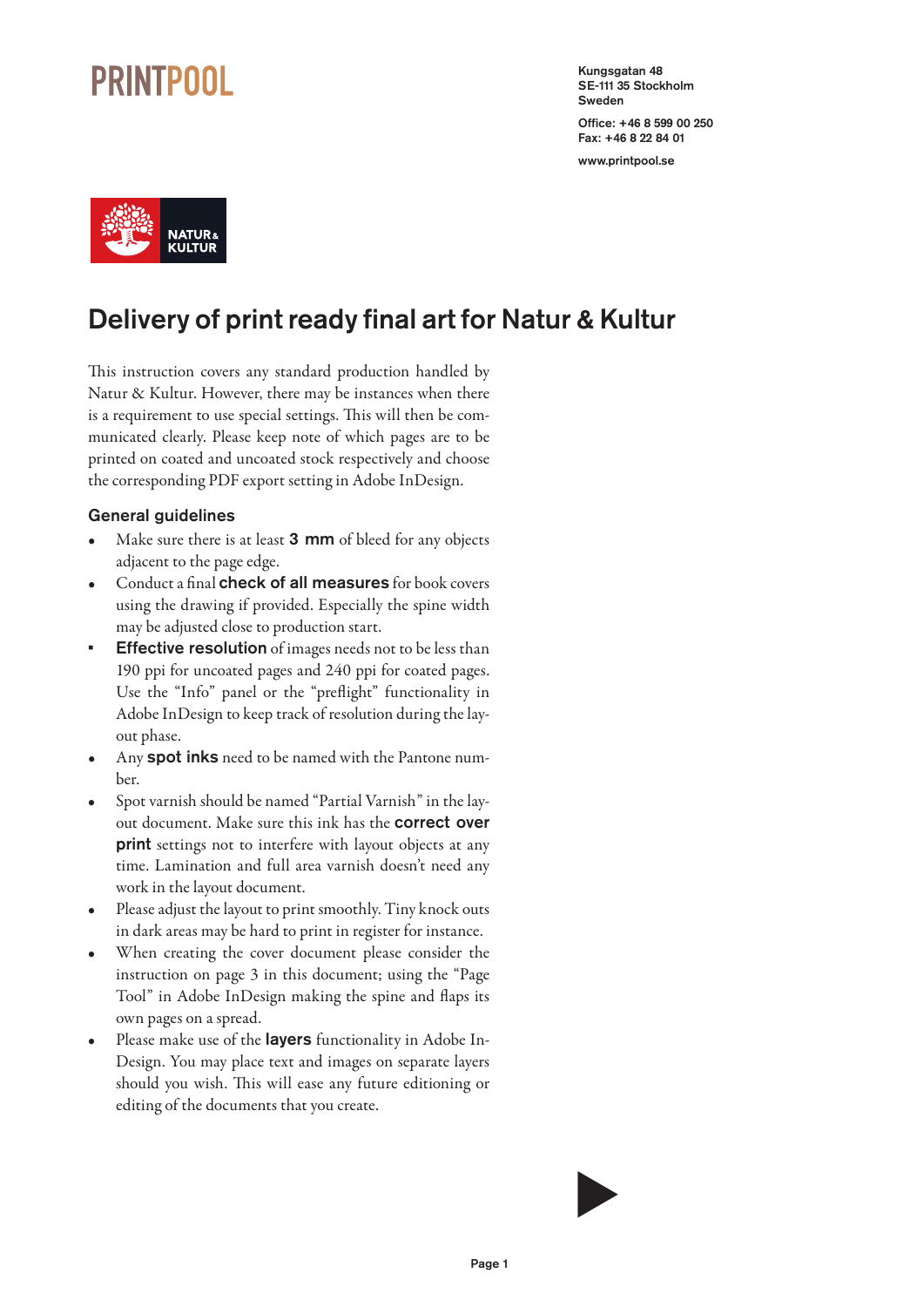## **PRINTPOOL**

Kungsgatan 48 SE-111 35 Stockholm Sweden

Office: +46 8 599 00 250 Fax: +46 8 22 84 01 www.printpool.se

How to install and use the PDF export settings

PDF export settings in Adobe Creative Suite and Adobe In-Design make use of ICC-profiles. These needs to be present on the affected system prior to launching Adobe InDesign or you will not be able to import the dedicated PDF export settings correctly.

#### Follow these simple steps

- Install the ICC-profiles on your system. On Windows right click the file and choose "install". With MacOS you need to place the files manually in the folder named *Recommended* (Library:Color Sync:Profiles...). The relevant ICC-profiles are *ISOcoated\_v2\_eci.icc* and *PSO\_Uncoated\_ISO12647\_eci.icc*.
- **Start up** your Adobe InDesign application. If it was running when you installed the ICC-profiles please restart the application before you continue to the next step.
- Install the dedicated PDF export settings in your Adobe InDesign application. They are named *NoK2010\_Coated* and *NoK2010\_Uncoated*.
- Check that the installation was successful. Do this by editing (without saving anything) the relevant PDF export settings. Under the tab named *Output* there is a *Destination* drop down menu. This is where the correct ICC-profile should be. If it is not, please choose the correct file manually and save or go through this instruction from the start.
- Now you are able to export PDF-files according to the *Natur & Kultur* standards.





Alt+Shift+

Smallert File Size)

NoK2010 Coated..

 $\blacktriangleright$ 

File Info.

Dackane